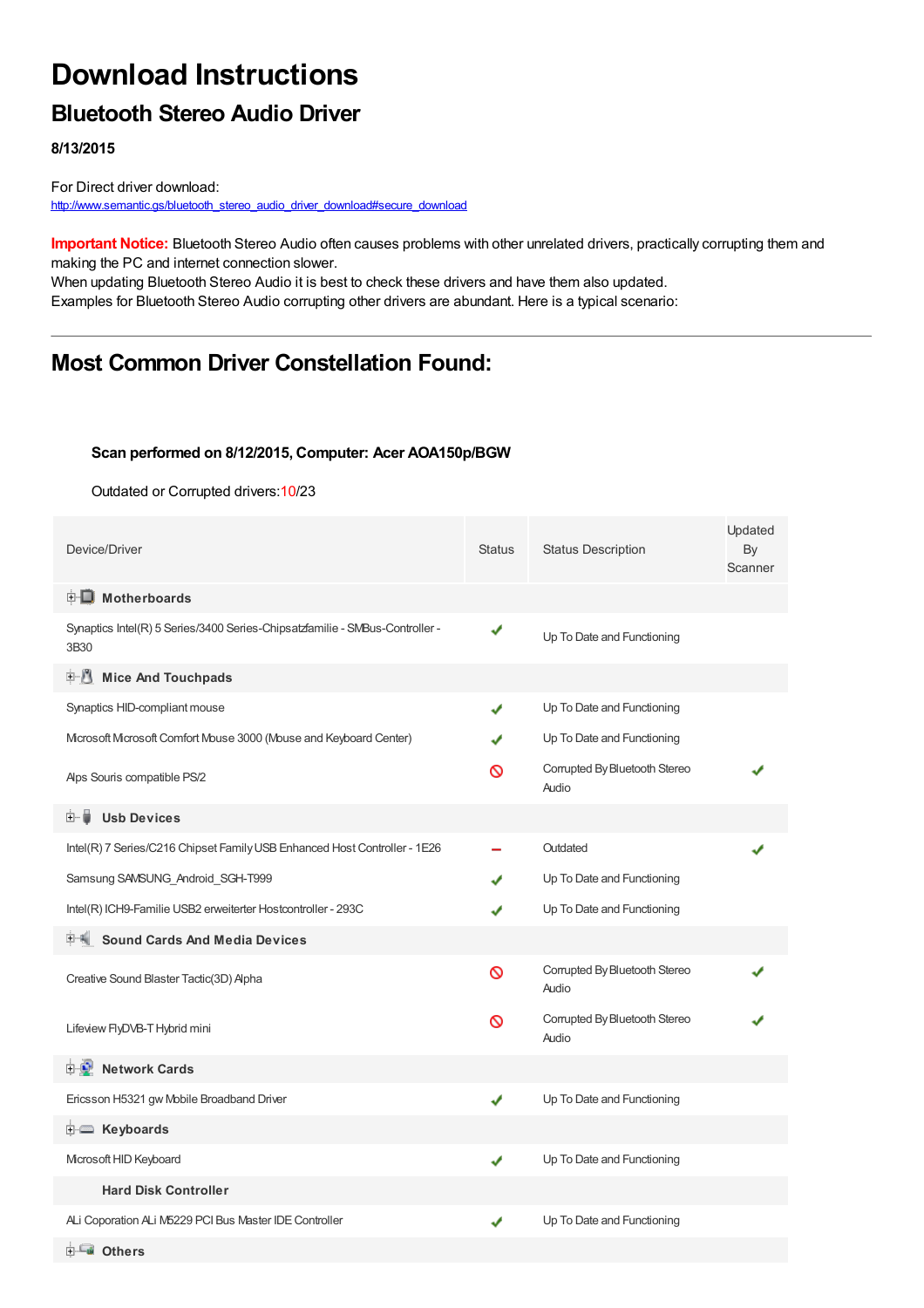| AuthenTec AuthenTec AES3500 TruePrint Sensor                       |   | Up To Date and Functioning             |  |
|--------------------------------------------------------------------|---|----------------------------------------|--|
| Intel Intel(r) AIM External Flat Panel Driver 6                    |   | Up To Date and Functioning             |  |
| Intel Intel(r) AIM External Flat Panel Driver 2                    |   | Outdated                               |  |
| Moxa UPort 1150                                                    |   | Outdated                               |  |
| Nokia Nokia C6-00 USB LCIF                                         | ✔ | Up To Date and Functioning             |  |
| <b>D</b> Cameras, Webcams And Scanners                             |   |                                        |  |
| Canon CanoScan LiDE 110                                            | Ø | Corrupted By Bluetooth Stereo<br>Audio |  |
| 由 Video Cards                                                      |   |                                        |  |
| Intel(R) HD Graphics 4000                                          | Ø | Corrupted By Bluetooth Stereo<br>Audio |  |
| <b>Devices</b> Input Devices                                       |   |                                        |  |
| Logitech Logitech Wheel Mouse (USB)                                | ⋒ | Corrupted By Bluetooth Stereo<br>Audio |  |
| <b>E-</b> Port Devices                                             |   |                                        |  |
| Huawei Vodafone Mobile Broadband Diagnostics Port (Huawei) (COM23) | J | Up To Date and Functioning             |  |
| <b>E</b> Monitors                                                  |   |                                        |  |
| Sony Digital Flat Panel (1024x768)                                 | Ø | Corrupted By Bluetooth Stereo<br>Audio |  |
| <b>E-6</b> Mobile Phones And Portable Devices                      |   |                                        |  |
| <b>Acer NOKIA</b>                                                  |   | Up To Date and Functioning             |  |

# **Bluetooth Stereo Audio Driver Models:**

| <b>Driver Model</b>                         | <b>Original</b><br><b>Upload Date</b> | Last<br><b>Modification</b> | <b>Driver File</b>                        | <b>File</b><br><b>Size</b> | <b>Most Compatible</b><br><b>Computer Model</b> | <b>Availabilty To</b><br><b>Scanner</b> |
|---------------------------------------------|---------------------------------------|-----------------------------|-------------------------------------------|----------------------------|-------------------------------------------------|-----------------------------------------|
| <b>Bluetooth Stereo Audio</b><br>1.11.1887  | 1/21/2015                             | 8/6/2015                    | $-1.11.1887$ .exe                         | 37kb                       | Toshiba SATELLITE C850-1NN                      | ✔                                       |
| <b>Bluetooth Stereo Audio</b><br>L631.132   | 12/3/2014                             | 8/9/2015                    | bluetooth stereo audio-<br>1631.132.exe   |                            | 174kb LG R580-UP75K.                            | ✔                                       |
| <b>Bluetooth Stereo Audio</b><br>J321.167   | 10/11/2014                            | 8/7/2015                    | bluetooth stereo audio-<br>i321.167.exe   | 88kb                       | <b>Fujitsu FMVFER</b>                           | ✔                                       |
| <b>Bluetooth Stereo Audio</b><br>23422      | 9/27/2014                             | 8/2/2015                    | bluetooth stereo audio-<br>23422.exe      |                            | 209kb Gateway P-171X FX.                        | ✔                                       |
| <b>Bluetooth Stereo Audio</b><br>2.12901.1  | 10/22/2014                            | 7/31/2015                   | bluetooth_stereo_audio-<br>2.12901.1.exe  | 96kb                       | NT Computer ACCENT Q 6600/501,                  | ✔                                       |
| <b>Bluetooth Stereo Audio</b><br>C1.11.1296 | 9/25/2014                             | 8/2/2015                    | bluetooth stereo audio-<br>c1.11.1296.exe | 58kb                       | NEC PC-VY13MRFEAEHU.                            | ✔                                       |
| <b>Bluetooth Stereo Audio</b><br>7241.19    | 12/12/2014                            | 8/4/2015                    | bluetooth stereo_audio-<br>7241.19.exe    |                            | 155kb Packard Bell IMEDIA D5230 BE,             | ✔                                       |
| <b>Bluetooth Stereo Audio</b><br>63329      | 9/26/2014                             | 8/7/2015                    | bluetooth stereo audio-<br>63329.exe      | 28kb                       | Packard Bell IMEDIA X9678 AIO.                  | ✔                                       |
| <b>Bluetooth Stereo Audio</b><br>J222.106   | 8/5/2014                              | 8/4/2015                    | bluetooth_stereo_audio-<br>i222.106.exe   | 58kb                       | <b>IBM ThinkPad R51,</b>                        | ✔                                       |
| <b>Bluetooth Stereo Audio</b><br>Q1.1292    | 9/2/2014                              | 8/4/2015                    | gewt-g1.1292.exe                          | 42kb                       | Toshiba Qosmio F50,                             | ✔                                       |
| <b>Bluetooth Stereo Audio</b><br>E2.1342.18 | 10/19/2014                            | 8/5/2015                    | $-e2.1342.18$ .exe                        | 74kb                       | Dell OptiPlex G1 350Mbr+,                       | ✔                                       |
| <b>Bluetooth Stereo Audio</b><br>2.12932    | 1/25/2015                             | 8/3/2015                    | bluetooth stereo audio-<br>2.12932.exe    |                            | 177kb Gigabyte EP41-US3L,                       | ✔                                       |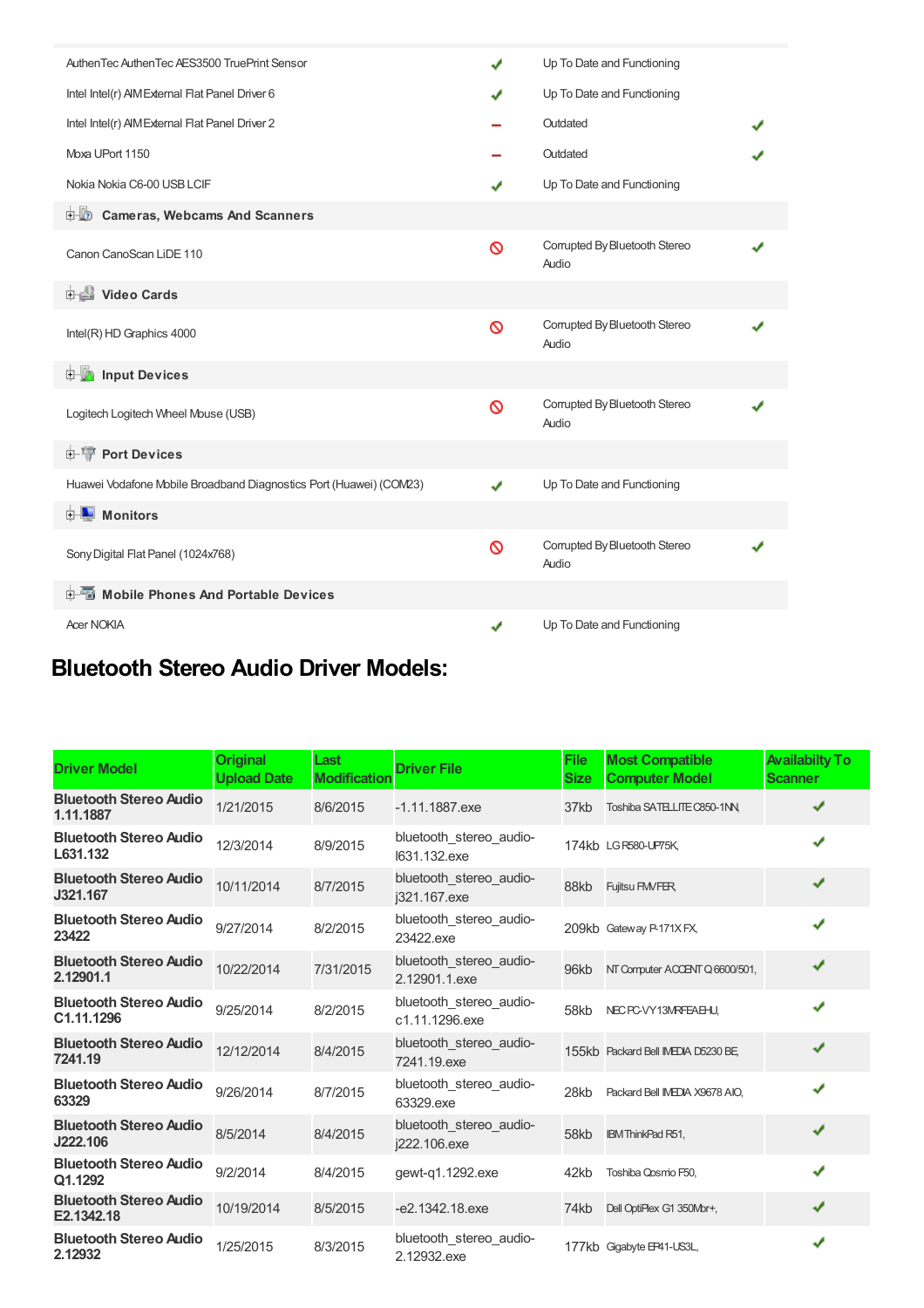| <b>Bluetooth Stereo Audio</b><br>71.1083    | 9/25/2014  | 8/8/2015 | bluetooth_stereo_audio-<br>71.1083.exe    |      | 204kb HPP6520ch-m                  | ✔ |  |
|---------------------------------------------|------------|----------|-------------------------------------------|------|------------------------------------|---|--|
| <b>Bluetooth Stereo Audio</b><br>31.1474    | 1/29/2015  | 8/6/2015 | bluetooth_stereo_audio-<br>31.1474.exe    |      | 162kb Intel OLFV,                  |   |  |
| <b>Bluetooth Stereo Audio</b><br>30498      | 8/26/2014  | 8/7/2015 | bluetooth stereo audio-<br>30498.exe      |      | 104kb Fujitsu FMVXNN481Z,          | ✔ |  |
| <b>Bluetooth Stereo Audio</b><br>21.142.16  | 8/26/2014  | 8/6/2015 | bluetooth_stereo_audio-<br>21.142.16.exe  | 37kb | Gateway NV59C,                     | ✔ |  |
| <b>Bluetooth Stereo Audio</b><br>2626       | 8/23/2014  | 8/5/2015 | bluetooth stereo audio-<br>2626.exe       | 74kb | HPEZ082AA-ABF M7438.FR,            | ✔ |  |
| <b>Bluetooth Stereo Audio</b><br>63032      | 1/26/2015  | 8/2/2015 | bluetooth_stereo_audio-<br>63032.exe      | 94kb | Sony SVL2412Z1EB,                  | ✔ |  |
| <b>Bluetooth Stereo Audio</b><br>A33942     | 10/15/2014 | 8/3/2015 | bluetooth_stereo_audio-<br>a33942.exe     |      | 182kb LGFS-2.AARAG,                | ✔ |  |
| <b>Bluetooth Stereo Audio</b><br>63286      | 8/10/2014  | 8/1/2015 | bluetooth_stereo_audio-<br>63286.exe      |      | 115kb Lenovo ThinkPad W510,        | ✔ |  |
| <b>Bluetooth Stereo Audio</b><br>30921.1    | 11/6/2014  | 8/7/2015 | bluetooth stereo audio-<br>30921.1.exe    |      | 66kb HPHPENVY TS 17 Notebook PC,   | ✔ |  |
| <b>Bluetooth Stereo Audio</b><br>2.1262.16  | 12/24/2014 | 8/5/2015 | bluetooth stereo audio-<br>2.1262.16.exe  |      | 142kb Sony VGN-NW250D,             | ✔ |  |
| <b>Bluetooth Stereo Audio</b><br>1.10742    | 9/10/2014  | 8/2/2015 | bluetooth_stereo_audio-<br>1.10742.exe    |      | 177kb Lenovo ThinkPad T400s,       | ✔ |  |
| <b>Bluetooth Stereo Audio</b><br>61.1986    | 1/7/2015   | 8/4/2015 | bluetooth_stereo_audio-<br>61.1986.exe    |      | 196kb HPHP 2000-150CA Notebook PC, | ✔ |  |
| <b>Bluetooth Stereo Audio</b><br>71.1698    | 1/3/2015   | 8/7/2015 | bluetooth_stereo_audio-<br>71.1698.exe    |      | 201kb Sony VGX-XL2A,               | ✔ |  |
| <b>Bluetooth Stereo Audio</b><br>24004      | 8/29/2014  | 8/4/2015 | bluetooth_stereo_audio-<br>24004.exe      | 68kb | MSI PR420,                         | ✔ |  |
| <b>Bluetooth Stereo Audio</b><br>8031.17    | 1/9/2015   | 8/6/2015 | bluetooth_stereo_audio-<br>8031.17.exe    |      | 195kb Panasonic CF-W4GW9AXP,       | ✔ |  |
| <b>Bluetooth Stereo Audio</b><br>81.142.17  | 8/29/2014  | 8/1/2015 | bluetooth_stereo_audio-<br>81.142.17.exe  | 96kb | Acer TM6595,                       | ✔ |  |
| <b>Bluetooth Stereo Audio</b><br>40823      | 11/18/2014 | 8/6/2015 | bluetooth stereo audio-<br>40823.exe      | 49kb | Packard Bell IMEDIA D7010 NL,      | ✔ |  |
| <b>Bluetooth Stereo Audio</b><br>S1.1673    | 8/10/2014  | 8/7/2015 | bluetooth_stereo_audio-<br>s1.1673.exe    |      | 128kb Toshiba SATELLITE L850-A902, | ✔ |  |
| <b>Bluetooth Stereo Audio</b><br>64020      | 8/7/2014   | 8/8/2015 | bluetooth_stereo_audio-<br>64020.exe      |      | 195kb Toshiba Satellite C850-B820, | ✔ |  |
| <b>Bluetooth Stereo Audio</b><br>1.13273    | 8/22/2014  | 8/4/2015 | bluetooth_stereo_audio-<br>1.13273.exe    |      | 101kb IBM ThinkPad X40,            | ✔ |  |
| <b>Bluetooth Stereo Audio</b><br>31.1944    | 1/21/2015  | 8/3/2015 | $-31.1944$ .exe                           | 81kb | Packard Bell IXTREME 6516,         | ✔ |  |
| <b>Bluetooth Stereo Audio</b><br>A61.12.133 | 1/27/2015  | 8/5/2015 | bluetooth_stereo_audio-<br>a61.12.133.exe |      | 156kb Panasonic CF-19FDGCFWG,      | ✔ |  |
| <b>Bluetooth Stereo Audio</b><br>2.10034    | 1/2/2015   | 8/5/2015 | bluetooth_stereo_audio-<br>2.10034.exe    | 79kb | HPKJ357AA-B14 a6310.be,            | ✔ |  |

# **Typical Driver constellation for scanned computers:**

#### **Data derived from 1041 scans made on these 518 computers from 2/2/2015 to 7/31/2015:**

HPXXX, Compaq GN666AA-ABMSG3102LA, HP NE502AAR-ABA a6750t, Lenovo 7373W7L, HP HP ProBook 6460b, HP VD019AA-UUW p6110sc, HP P6-2440ef, LG V960-UH50K, Fujitsu M6VCG, LGS1-P655R1,HPHPCompaq nx7300, Lenovo 3000 J200p Desktop, Acer TravelMate 5740G,Compaq ER100AA-ABASR1625NX NA541, IBM2373WMV, Dell Vostro 5470, Seneca V63909, Uniwill L51Al Serial, PrimeLine Professional-i7, Dell PowerVault NX3200, ASUS ESC2000 G2, Toshiba Dynabook EX/33JK,HPHPProBook 6460b,HPCQ2900EC, IBM8305VBG,GIADAGIADA,HPEZ082AA-ABFM7438.FR, IBM1871Y16, BenQJoybook S32, Lenovo 6463Y3W, PanasonicCF-SX2BE4BP, IBM2724JU1, Toshiba TECRAA2, Fujitsu FMVNFD70RC, Lenovo SS09355260, Powerspec Ps7124, Lenovo ThinkCentre Edge 72, Lenovo 20B00006UK,HPPY132AA-AB4 a1180d, WIPROWIV37455-0252, Fujitsu ESPRIMOP2521, SonySVL2412V1EB, SonyVGN-FW56E, IBM8212MNA, Fujitsu FPC03050DK,HPP7541A-ABG711a,HPP6732de, IBYTEAS471100, Toshiba SATELLITEC50-A-1HX, ASUSF80S,HPFK861AA-AB0 a6625tw, PanasonicCF-18KHH59B8, LGR200-R.CP55R, SAMSUN400B4Z/S01TH,HPKJ439AA-AB2 g3328cx, Lenovo 2999A32, SonySVS13A17GBB, Toshiba SATELLITEL850-1KZ, Fujitsu FMMG75YD5, HP HP Pavilion dv2000, Gateway E4252, Compal DL7x, Sony SVE1511AGJB, Gateway EC1457U, Sony VPCW217AG, IBM25296AG, Fujitsu FMVF53BDWS, Fujitsu FMVF56HDWY, Gateway P-7803h, HP P7-1102, Sony VGN-NS10L\_S, HP HP 530 Notebook PC, Toshiba SATELLITE L775-13T, Sony VGN-NS31ST\_S, HP S5-1310t, NEC RND41042195, Compaq ED879AA-ABA SR1638NXNA540, IBM6223Y32, EMachines EL1330, Acer Aspire L3600, HP GS184AA-AB0 a6240tw, Biostar TP55, NEC PC-LS150HS1KSG, HP FK785AA-A2L s3620f, Apple Macmini1,1, Sony VGN-CS36SJ\_R, LG RD405-A.CDT5A2, NEC PC-VL3707D, HP KT435AA-AB3 IQ508d,HPRK570AAR-ABAm7760, PanasonicCF-53AAC01FD, Toshiba Satellite C660-2QQ, SonyVGC-RC70S, SonyVGN-UX490N, Toshiba Satellite